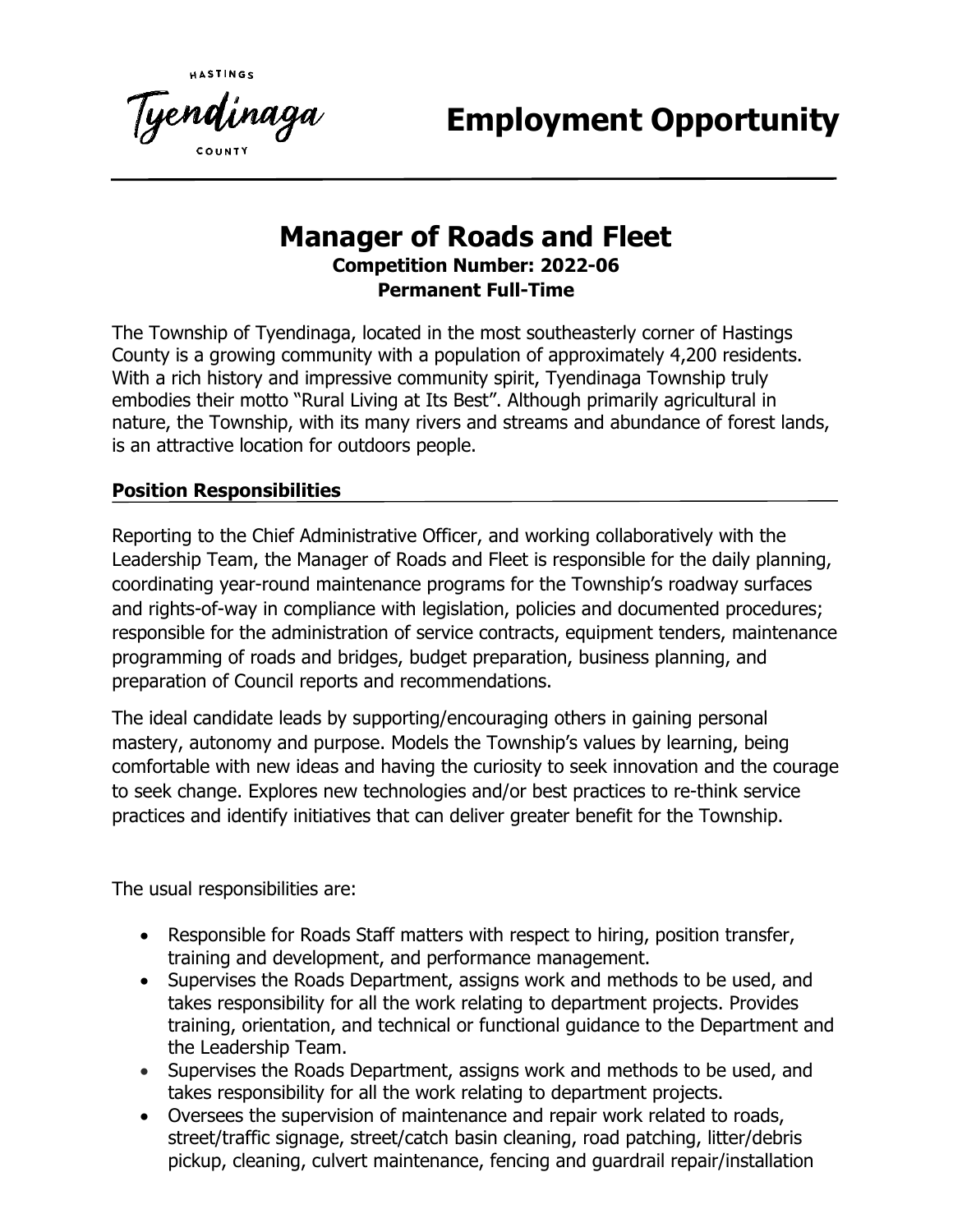- Oversees the supervision of Winter operations, including road patrols, snow plowing, snow removal, salting/sanding on roads and sidewalks, culvert steaming and debris removal to ensure proper drainage etc.
- Provides input on the Township's Engineering Design Criteria and Guidelines.
- Participates in the review of, and provides technical comments on, all land development applications and the circulation process. Provides requirements and reviews core municipal infrastructure (roads, bridges and culverts), during construction and prior to assumption.
- Develops specifications of the technical terms and conditions for road resurfacing projects and Township fleet purchases. Prepares and reviews calls for Request for Proposals/Tenders. Makes recommendations on the hiring of contractors and required purchases.
- Prepares department budget for recommendation to the CAO and ultimately Council. Monitors, once approved, working co-dependently with the Finance Department.
- Provides oversight and administration of municipal service contracts for operations, and maintenance and repair of core municipal infrastructure (roads, bridges, culverts) and right-of-way assets.

## **Qualifications and Experience**

- Completion of post-secondary education from an accredited educational institution, or equivalent training and/or experience, in Engineering, Technology, Business Administration, or other relevant discipline.
- Eligibility for or holder of a Certified Engineering Technologist (CET) designation from the Ontario Association of Certified Engineering Technicians and Technologists (OACETT) is considered an asset.
- Eligibility for or holder of a Certified Road Supervisor (CRS) from the Association of Ontario Road Supervisors is considered an asset.
- Minimum of 3 to 5 years of experience in the development, implementation and coordination of municipal operations and maintenance programs related to core municipal infrastructure (e.g. roads, bridges, culverts).
- Minimum of 3 to 5 years of progressive supervisory/management experience, preferably in a municipal or public sector environment.
- Commitment to continuing education and professional development; willing to attend conferences, courses and seminars as required, some of which may require overnight accommodation.
- Valid Class 'G' driver's license in good standing; Class 'DZ' Driver's Licence in good standing considered an asset.

The full Job Description is available at [www.tyendinagatownship.com/careers.](http://www.tyendinagatownship.com/careers)

## **Hours of Work/Rate of Pay**

Salary range for this position is \$73,203.90 - \$83,661.19 (40 hours/week); offering a comprehensive benefits package and participation in OMERS.

## **How to Apply**